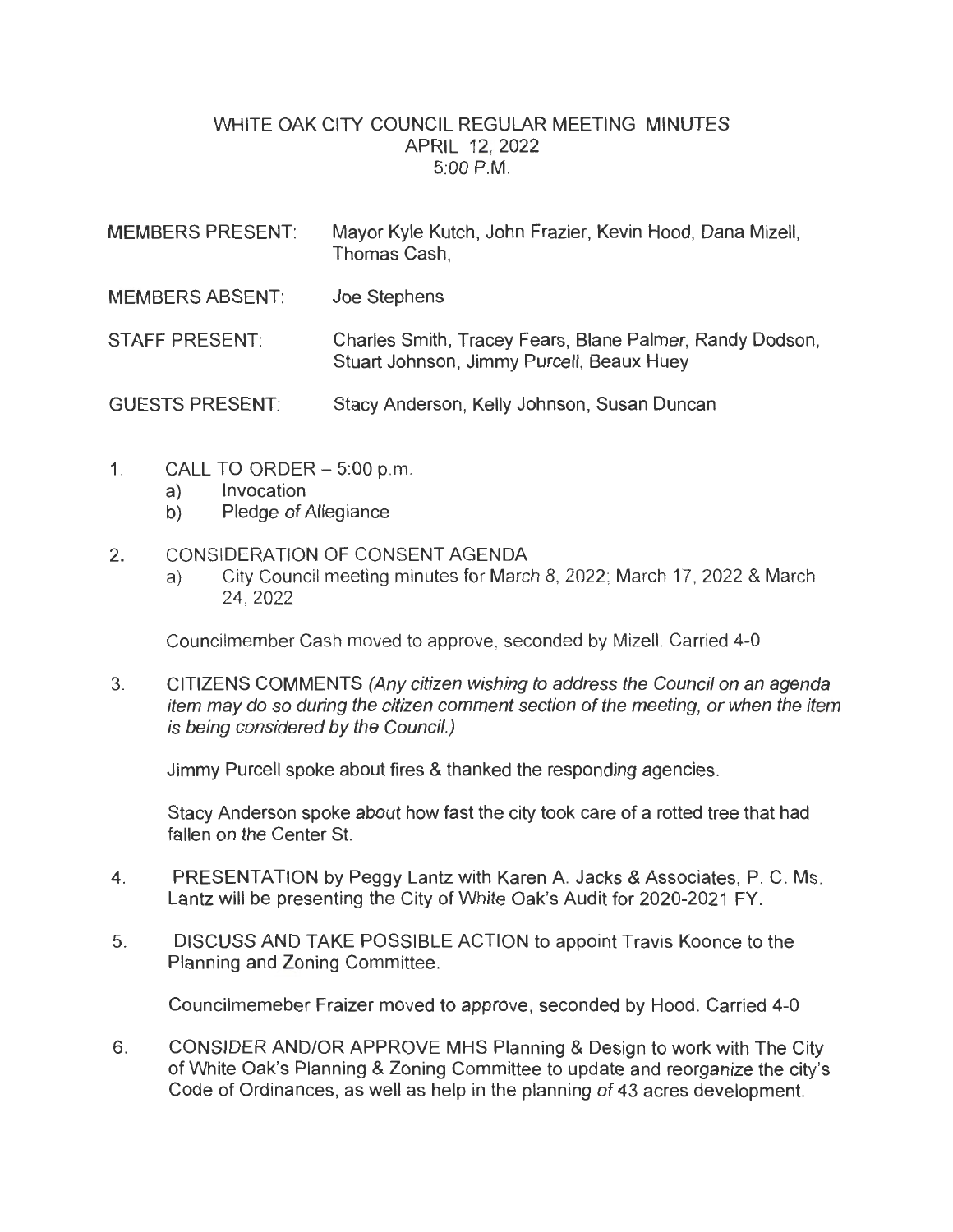This was to approve the 43 aches for planning and developing only. MHS Planning & Design is still working out the numbers for Planning & Zoning Committee to update and reorganize the city's Code of Ordinances.

Councilmember Mizell moved to approve, seconded by Cash . Carried 4-0

7. CONSIDER AND/OR APPROVE ordinance 2022-03 regarding Texas Amending appendix (A-3) of the City of White Oak Zoning Ordinance

Councilmember Hood moved to approve, seconded by Mizell. Carried 4-0

8. CONSIDER AND/OR APPROVE Resolution 2022-10 regarding CenterPoint's proposed effective date of May 2, 2022 for its increase in rates to delay forty-five days.

Councilmember Frazier moved to approve, seconded by Hood. Carried 4-0

9. CONSIDER AND/OR APPROVE of Resolution 2022-11 authorizing WOEDCO to enter into an economic development performance agreement with Moe's Pizza.

Councilmember Cash moved to approve, seconded by Hood. Carried 4-0

10. DISCUSS AND TAKE POSSIBLE ACTION to approve Resolution 2022-12 authorizing the submittal of one or more DR-4485 HMGP applications to the Texas Division of Emergency Management, authorizing the Mayor and City Coordinator to act as the City's authorized representative in all matters pertaining to the application, and committing matching funds.

**Tabled** 

**11.** DISCUSS AND TAKE POSSIBLE ACTION to approve Resolution 2022-13 regarding Civil Rights for the City's TXCDBG program.

Councilmember Hood moved to approve, seconded by Fraizer. Carried 4-0

**12.** DISCUSS AND REVIEW the Texas Department of Agriculture prepared Section 3 presentation.

Charlie Smith presented

**13.** CONSIDER AND/OR APPROVE City Manager's sixty-day notice of retirement.